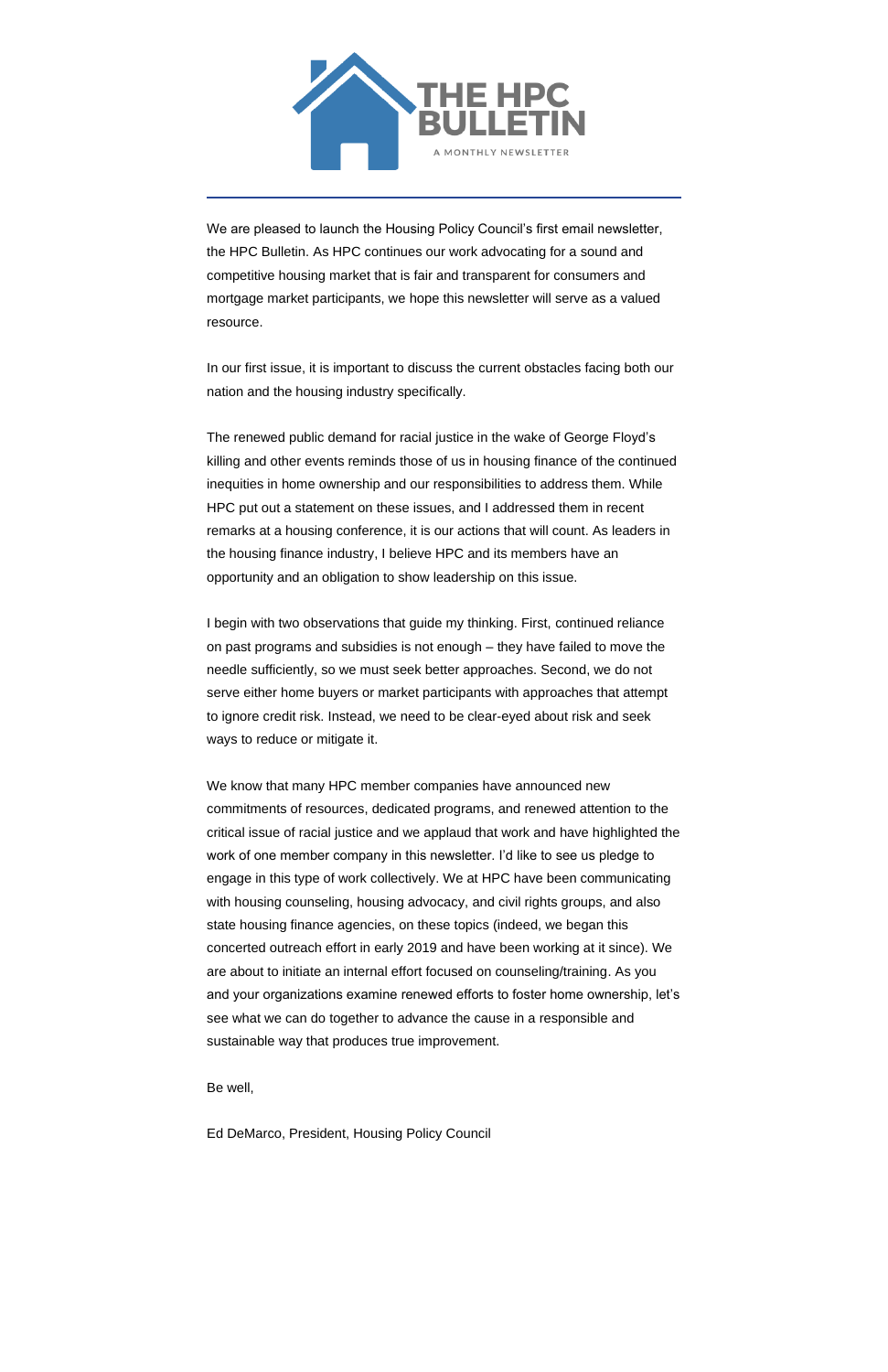In this month's newsletter you'll find:

- *[Policy Pulse](#page-1-0)*
- *[Ed's Insights](#page-3-0)*
- *[Member Spotlight](#page-3-1)*
- *[Housing Industry: Must-Read](#page-3-2)*
- *[HPC in the News](#page-4-0)*



#### *Policy Pulse*

<span id="page-1-0"></span>**FHFA Capital Rule** - HPC has reconstituted and reactivated the Capital Working Group to assess FHFA's re-proposed capital rule and develop comments for submission to FHFA. The new capital framework builds on the 2018 proposal, with a set of critical changes that are intended to: focus on the quality, in addition to the quantity, of capital available to protect the GSEs and stabilize the marketplace through the business cycle, including periods of economic stress; establish capital definitions and supplemental buffers that are consistent with the Basel capital approach, to impose a level of capital comparability across the mortgage market; and moderate the countercyclical impact associated with features of the 2018 capital proposal. HPC has joined a number of other trade associations to request an extension to the 60-day comment period, to allow more time for consideration of this complex proposal that includes a number of significant changes to the 2018 framework, many of which had been recommended by HPC. The working group has identified seven key topics in the rule for additional analysis: alignment with MI capital (definitions, structure, levels); alignment with bank capital (definitions, structure, levels); credit risk transfer treatment; counter-cyclical approach of the proposal; calibrating the risk grids and multipliers; calibrating the risk-based capital buffers; and the economics of the business if the Enterprises operated under the proposal.

**Regulation X** - While the forbearance requirement in the CARES Act offers an immediate form of payment relief that enables servicers to assist customers quickly and easily, it also creates challenges for compliance with strict Reg X rules regarding borrower contact and notification of loss mitigation options. Reg X defines the timing and content of communications, requirements that often conflict with the streamlined

approaches to borrower assistance that are being deployed today. To address the disconnect, HPC submitted a letter to the CFPB recommending that the agency add a new section to Regulation X that would establish a distinct set of relevant processes for servicers to assist mortgage borrowers affected by emergencies such as the COVID-19 pandemic as well as federally declared disasters, when the same set of streamlined approaches to borrower assistance are used. The HPC proposal would permit servicers to use an optional, alternative approach to contact borrowers, efficiently provide emergency assistance, and communicate relevant information throughout the relief period. On June 15th, at a public event, CFPB Director Kraninger announced that she would like to see the CFPB consider new regulatory provisions to provide flexibility to national disasters, citing the HPC request.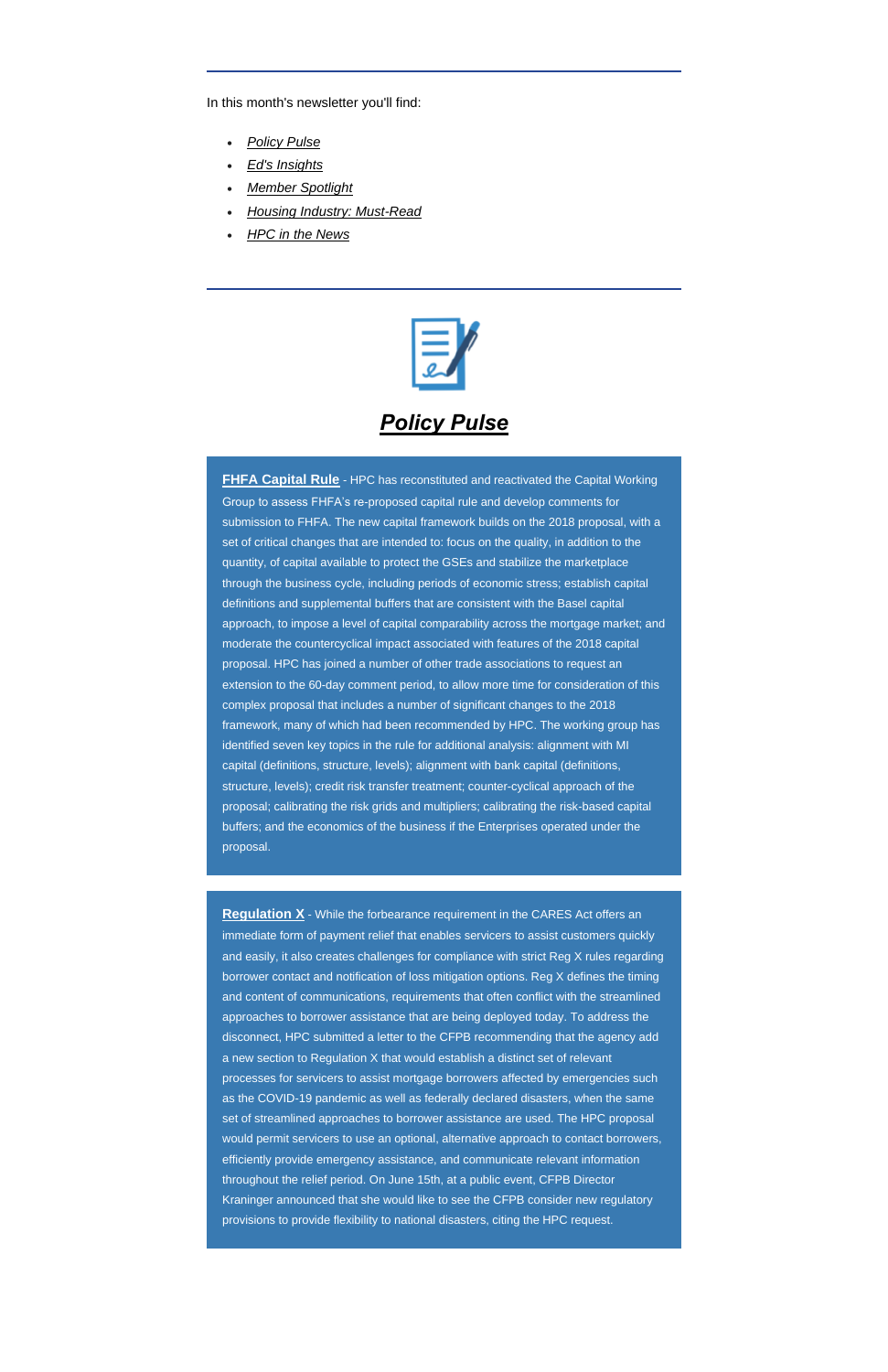**Reg AB II** - Following on the heels of successful policy dialogue with the SEC on Reg AB II, the HPC working group developed a high-level recommendation and rationale to model the disclosures for publicly-registered MBS on those used for private 144A transactions. When the SEC published a Request for Information on the topic in October 2019, HPC reached out to the ABA, MBA, and SIFMA to collectively discuss the topic and mutually develop a proposal for the SEC. This work was completed with a May 2020 submission of a joint trade comment letter to the SEC, recommending the harmonization of disclosures across all mortgage securitization types, beginning with alignment of registered deals under Reg AB II with the comprehensive disclosures currently used in private 144A transactions, a model that has proven to be acceptable to private issuers and investors alike. Additionally, HPC has been engaged in an ongoing dialogue with FHFA on the proposal, as FHFA collaborates with the SEC to develop a framework for discussion prior to publication of a proposed rule.

**LIBOR** - Fannie Mae and Freddie Mac released aligned strategic plans in May, outlining key milestones and activities to propel the mortgage industry's transition away from LIBOR to alternative reference rates. The plans serve as a playbook, describing the steps that the GSEs and industry must take to migrate new mortgages delivered to the GSEs after December 31, 2020 from LIBOR to the Secured Overnight Financing Rate (SOFR). [Meanwhile, CFPB released in June a proposed rule to amend the Truth in Lending Act (TILA) regulations to facilitate the transition away from LIBOR, clarifying how creditors may adopt alternative indices and margins in a manner that complies with Reg Z. The Bureau also overhauled the Consumer Handbook on Adjustable Rate Mortgages (CHARM booklet), a substantial improvement that simplifies key information and terms. These announcements address requests for additional action and clarification that HPC submitted to these two agencies and several other regulators in December 2019. The HPC LIBOR working group is assessing the announcements and developing a draft comment letter in response to the CFPB proposed regulation.

**Community Reinvestment Act (CRA)** - In the face of vocal opposition from a number of advocacy organizations and without the support of the FDIC, on May 20th, the OCC released a final rule updating the agency's CRA regulation. Additional regulatory activity is underway at the Fed, but the FDIC's work is on pause for the moment; the likelihood for future cooperation across the regulatory agencies remains uncertain at this point in time. The OCC is conducting a series of outreach events, to discuss and clarify aspects of the regulation, while also continuing the agency's ongoing effort to collect additional data and information to establish more relevant measures of lending activity that will be used to rate each financial institution's CRA performance. HPC's CRA working group discussed various components of the final rule, focusing on the modifications from the original proposal that addressed HPC concerns. Members of the working group are submitting to HPC a series of questions on the CRA regulation implementation, for which the HPC team will seek guidance

and clarity from the OCC.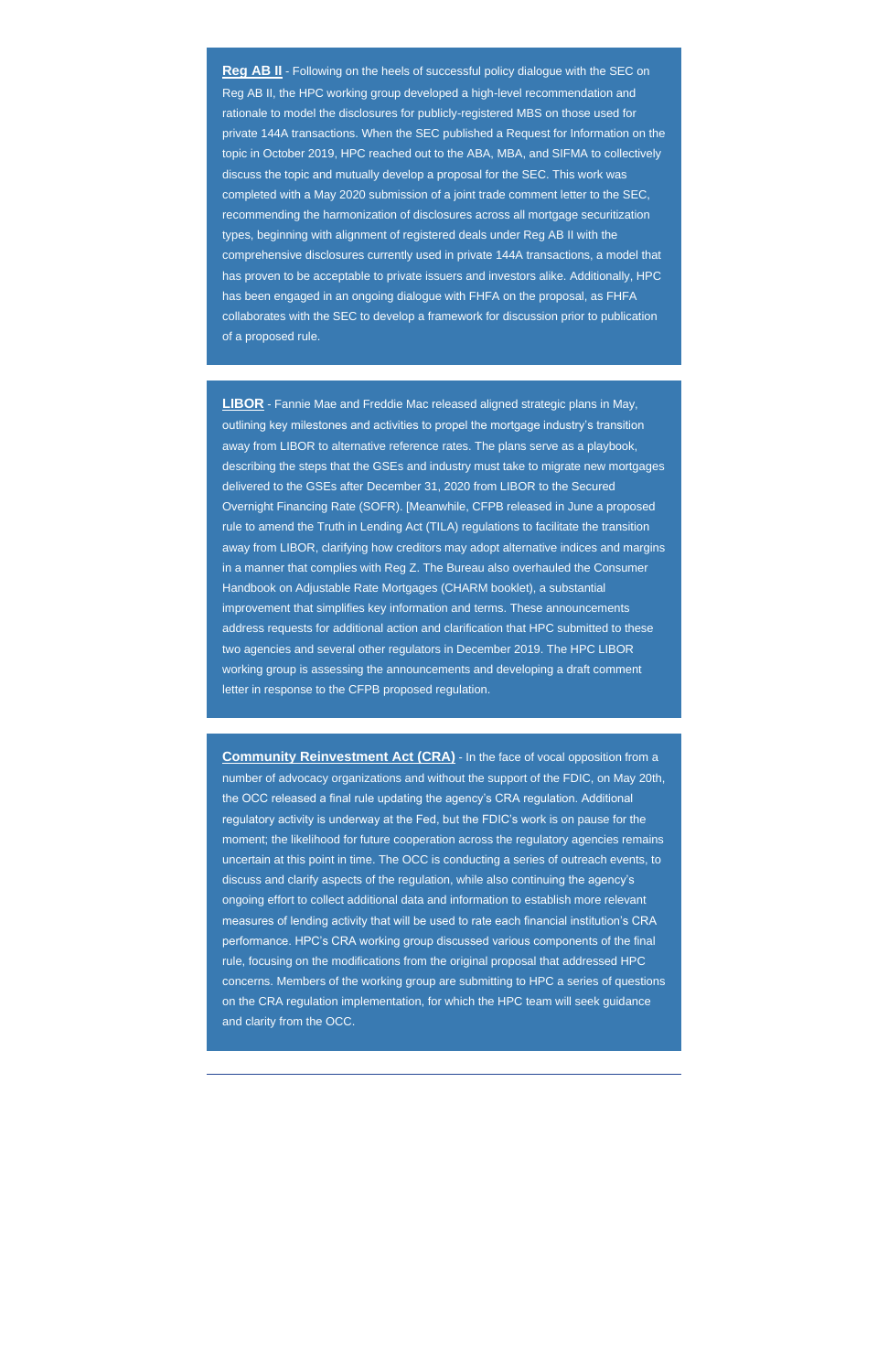

<span id="page-3-0"></span>In June, Ed addressed Women in Housing & Finance members to discuss the current state of housing finance reform and the industry's response to challenges amid the Coronavirus pandemic. You can read Ed's prepared remarks [here.](https://housingpolicycouncil.us4.list-manage.com/track/click?u=5140623077e4523696cc45400&id=efb576df6e&e=c1f6e13f3b)

### *Member Spotlight*

# **APNC**

<span id="page-3-1"></span>*PNC Commits More Than \$1 Billion To Help End Systemic Racism and Support Economic Empowerment of African Americans and Low- And Moderate-Income Communities*

PNC's commitment also includes more than **\$1 billion** in community development financing and capital for neighborhood revitalization, consumers and small businesses; enhancements to PNC's existing matching gift program to include support for qualifying non-profit organizations that support economic empowerment and social justice educational efforts; and a commitment to fully engage PNC employees in support of qualifying social justice and economic empowerment non-profits through volunteerism, with up to 40 hours paid time off annually to do so. [Read more [here\]](https://housingpolicycouncil.us4.list-manage.com/track/click?u=5140623077e4523696cc45400&id=8c074ea303&e=c1f6e13f3b)

PNC's expanded commitment will provide more than **\$50 million** in additional charitable support for national and local work that will help eliminate systemic racism and promote social justice; expand financial education and workforce development initiatives; and enhance low-income neighborhood revitalization and affordable housing.

## <span id="page-3-2"></span>*Housing Industry: Must-Read*



#### **Fannie, Freddie Tap Wall Street Banks to Advise on Recapitalization**

As regulators look to move to the GSEs out of conservatorship, Fannie Mae and Freddie Mac announced they had each appointed major Wall Street firms to advise them on raising capital. [Andrew Ackerman, *[The Wall Street Journal](https://housingpolicycouncil.us4.list-manage.com/track/click?u=5140623077e4523696cc45400&id=4bf2edc5c2&e=c1f6e13f3b)*]